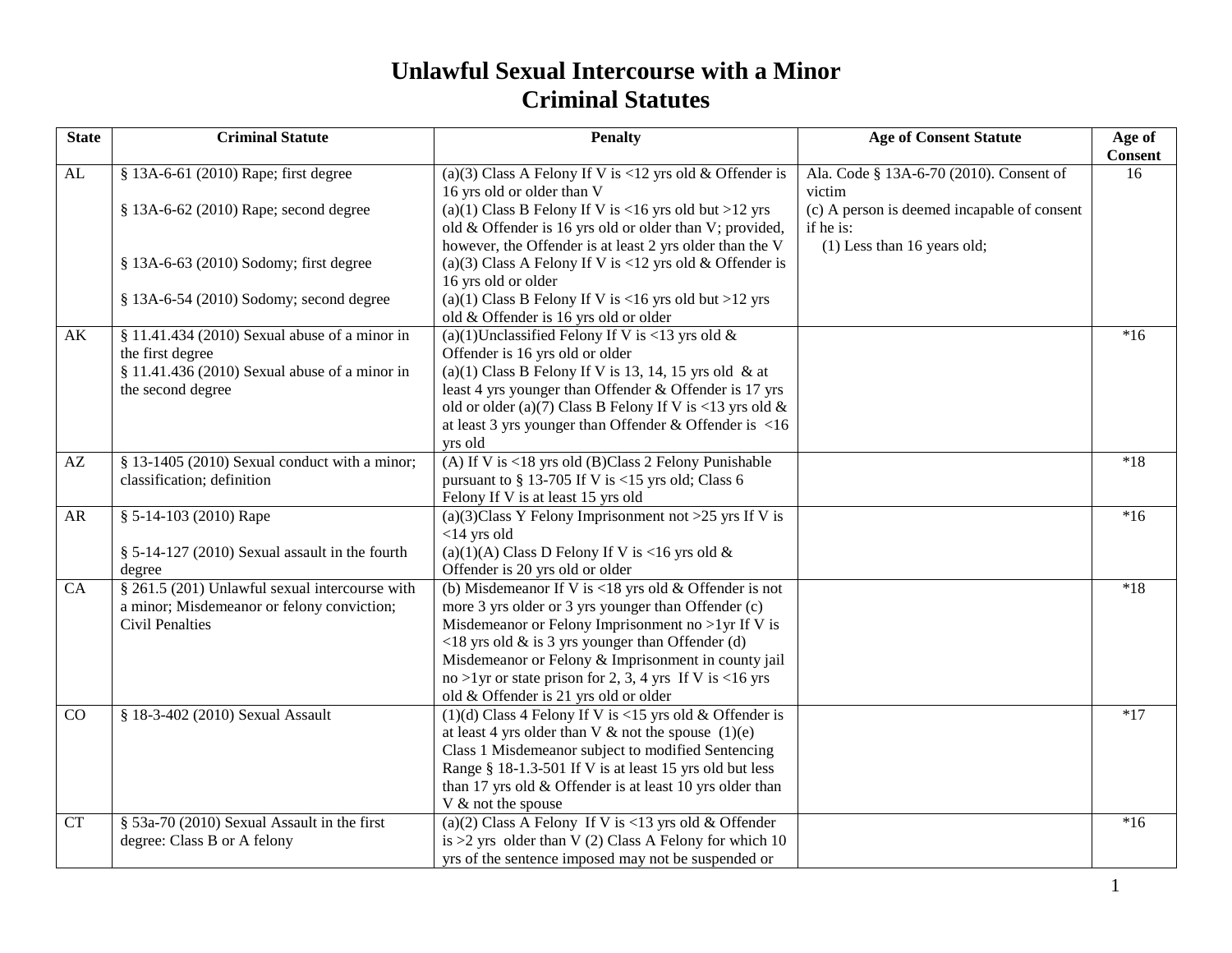|    |                                                                                                                                                                                                                                                                                    | reduced by the ct. If V is <10 yrs old; Class A Felony                                                                                                                                                                                                                                                                                                                                                                                                                      |                                                                                                                                                                                                                                                                                                                                                                                                                                                                                                                                                                                                                                                                                                                                                                                                                                                                                                                                                                                                                                                                                                                       |       |
|----|------------------------------------------------------------------------------------------------------------------------------------------------------------------------------------------------------------------------------------------------------------------------------------|-----------------------------------------------------------------------------------------------------------------------------------------------------------------------------------------------------------------------------------------------------------------------------------------------------------------------------------------------------------------------------------------------------------------------------------------------------------------------------|-----------------------------------------------------------------------------------------------------------------------------------------------------------------------------------------------------------------------------------------------------------------------------------------------------------------------------------------------------------------------------------------------------------------------------------------------------------------------------------------------------------------------------------------------------------------------------------------------------------------------------------------------------------------------------------------------------------------------------------------------------------------------------------------------------------------------------------------------------------------------------------------------------------------------------------------------------------------------------------------------------------------------------------------------------------------------------------------------------------------------|-------|
|    |                                                                                                                                                                                                                                                                                    | for which 5 yrs of the sentence imposed may not be                                                                                                                                                                                                                                                                                                                                                                                                                          |                                                                                                                                                                                                                                                                                                                                                                                                                                                                                                                                                                                                                                                                                                                                                                                                                                                                                                                                                                                                                                                                                                                       |       |
|    | § 53a-71 (2010)Sexual assault in the second                                                                                                                                                                                                                                        | suspended or reduced by the ct. If V is $<16$ yrs old<br>(a)(1) Class B Felony If V is 13 yrs old or older but                                                                                                                                                                                                                                                                                                                                                              |                                                                                                                                                                                                                                                                                                                                                                                                                                                                                                                                                                                                                                                                                                                                                                                                                                                                                                                                                                                                                                                                                                                       |       |
|    | degree: Class C or B Felony                                                                                                                                                                                                                                                        | <16 yrs old & Offender is >3 yrs older than V                                                                                                                                                                                                                                                                                                                                                                                                                               |                                                                                                                                                                                                                                                                                                                                                                                                                                                                                                                                                                                                                                                                                                                                                                                                                                                                                                                                                                                                                                                                                                                       |       |
|    |                                                                                                                                                                                                                                                                                    |                                                                                                                                                                                                                                                                                                                                                                                                                                                                             |                                                                                                                                                                                                                                                                                                                                                                                                                                                                                                                                                                                                                                                                                                                                                                                                                                                                                                                                                                                                                                                                                                                       |       |
| DE | Tit. 11, § 770 (2010) Rape in the fourth degree;<br>class C felony<br>Tit. 11, § 771 (2010) Rape in the third degree;<br>class B felony<br>Tit. 11, § 721 (2010) Rape in the second degree;<br>class B felony<br>Tit. 11, § 773 (2010) Rape in the first degree;<br>class A felony | (a)(1) Class C Felony If V is <16 yrs old $\overline{(a)(2)}$ Class C<br>Felony If V is <18 yrs old & Offender is 30 yrs or older<br>except if spouse<br>(a)(1) Class B Felony If V is <16 yrs old & Offender is<br>at least 10 yrs older or V is <14 yrs old $&$ Offender has<br>reached 19 yrs old<br>(a)(2)(g) Class B Felony If V is <12 yrs old & Offender<br>has reached 18 yrs old<br>(a)(5) Class A Felony If V is <12 yrs old & Offender<br>has reached 18 yrs old | 11 Del. C. § 762 (2010). Provisions<br>generally applicable to sexual offenses<br>(a) Mistake as to age. -- Whenever in the<br>definition of a sexual offense, the<br>criminality of conduct or the degree of the<br>offense depends on whether the person has<br>reached that person's sixteenth birthday, it is<br>no defense that the actor did not know the<br>person's age, or that the actor reasonably<br>believed that the person had reached that<br>person's sixteenth birthday.<br>(d) Teenage defendant. -- As to sexual<br>offenses in which the victim's age is an<br>element of the offense because the victim<br>has not yet reached that victim's sixteenth<br>birthday, where the person committing the<br>sexual act is no more than 4 years older than<br>the victim, it is an affirmative defense that<br>the victim consented to the act "knowingly"<br>as defined in § 231 of this title. Sexual<br>conduct pursuant to this section will not be<br>a crime. This affirmative defense will not<br>apply if the victim had not yet reached that<br>victim's twelfth birthday at the time of the | 16    |
|    |                                                                                                                                                                                                                                                                                    |                                                                                                                                                                                                                                                                                                                                                                                                                                                                             | act.                                                                                                                                                                                                                                                                                                                                                                                                                                                                                                                                                                                                                                                                                                                                                                                                                                                                                                                                                                                                                                                                                                                  |       |
| DC | § 22-3008 (2010) First degree child sexual abuse                                                                                                                                                                                                                                   | Class A Felony Imprisonment for any terms of yrs or<br>for Life & Fine no > \$250,000 If V is <16 yrs old &<br>Offender is at least >4 yrs older than V                                                                                                                                                                                                                                                                                                                     |                                                                                                                                                                                                                                                                                                                                                                                                                                                                                                                                                                                                                                                                                                                                                                                                                                                                                                                                                                                                                                                                                                                       | $*16$ |
| FL | § 794.011 (2010) Sexual battery<br>§ 794.05 (2010) Unlawful sexual activity with<br>certain minors<br>§ 800.04 (2010) Lewd or lascivious offenses<br>committed upon or in the presences of persons<br>less than 16 yrs of age                                                      | $(2)(a)$ Capital Felony If V is <12 yrs old & Offender is<br>18 yrs old or older $(2)(b)$ Life Felony If V is < 12 yrs<br>old & Offender is <18 yrs old<br>(1) Second Degree Felony If V is 16 or 17 yrs old $&$<br>Offender is 24 yrs old or older<br>$(4)(a)$ Second Degree Felony If V is 12 yrs old or older<br>$but < 16$ yrs old                                                                                                                                      |                                                                                                                                                                                                                                                                                                                                                                                                                                                                                                                                                                                                                                                                                                                                                                                                                                                                                                                                                                                                                                                                                                                       | $*18$ |
| GA | § 16-6-1 (2010) Rape                                                                                                                                                                                                                                                               | (a)(2) Punishable Death, Life w/out parole, Life or by a<br>split sentence that is a term for not <25 yrs and not<br>exceeding Life, followed by probation for life If female<br>V is $<$ 10 yrs old                                                                                                                                                                                                                                                                        |                                                                                                                                                                                                                                                                                                                                                                                                                                                                                                                                                                                                                                                                                                                                                                                                                                                                                                                                                                                                                                                                                                                       | $*16$ |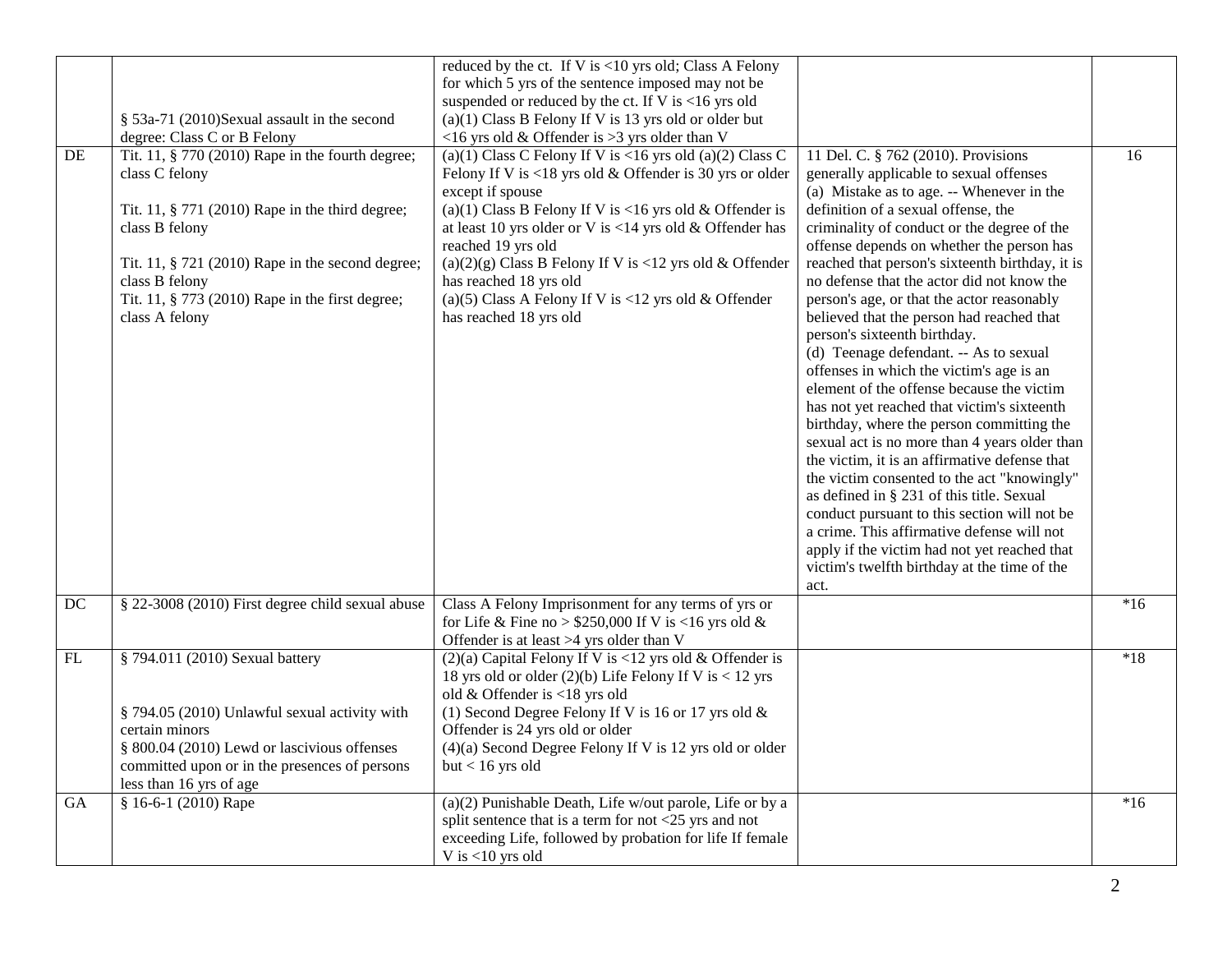|                         | § 16-6-2 (2010) Sodomy; aggravated sodomy;   | $(a)(2)$ Imprisonment Life or by a split sentence that is a              |       |
|-------------------------|----------------------------------------------|--------------------------------------------------------------------------|-------|
|                         | medical expenses                             | term of Imprisonment for not $<$ 25 yrs and not                          |       |
|                         |                                              | exceeding Life, followed by probation for life If V is                   |       |
|                         |                                              | <10 yrs old (d) Misdemeanor If V is at least 13 yrs old                  |       |
|                         |                                              | but <16 yrs old $&$ Offender is 18 yrs old or younger                    |       |
|                         |                                              | and is no $>$ 4 yrs older than V                                         |       |
|                         | § 16-6-3 (2010) Statutory rape               | (a) Felony Imprisonment for not <1 yr and no > 20yrs,                    |       |
|                         |                                              | however, if offender is 21 yrs old or older                              |       |
|                         |                                              | Imprisonment for not <10 yrs or >20 yrs If V is <16 yrs                  |       |
|                         |                                              | old (c) Misdemeanor If V is at least 14 yrs old but <16                  |       |
|                         |                                              | yrs old & Offender is 18 or older & no >4 yrs older                      |       |
|                         |                                              | than V                                                                   |       |
| H                       | § 707-730 (2010) Sexual assault in the first | $(1)(b)$ Class A Felony If V is <14 yrs old (c) Class A                  | $*16$ |
|                         | degree                                       | Felony If V is at least 14 yrs old but <16 yrs old                       |       |
|                         |                                              | provided Offender is at least 5yrs older & not legally                   |       |
|                         |                                              | married to V                                                             |       |
| ID                      | § 18-6101 (2010) Rape defined                | (1) Felony Imprisonment in state prison no <1 yr $\&$                    | $*18$ |
|                         |                                              | may extend to Life in the discretion of Dist. Judge If                   |       |
|                         |                                              | female V is <16 yrs old $&$ Offender is 18 yrs old or                    |       |
|                         |                                              | older than V (2) Felony Imprisonment in state prison                     |       |
|                         |                                              | $no < 1$ yr & may extend to Life in the discretion of Dist.              |       |
|                         |                                              | Judge If female V is 16 or 17 yrs old & Offender is 3                    |       |
|                         |                                              | yrs or older than V                                                      |       |
|                         | § 18-6108 (2010) Male rape                   | (1) Felony Imprisonment in state prison no <1 yr $\&$                    |       |
|                         |                                              | may extend to Life If female V is <16 yrs old &                          |       |
|                         |                                              | Offender is 18 yrs old or older than V (2) Felony                        |       |
|                         |                                              | Imprisonment in state prison no <1 yr $\&$ may extend to                 |       |
|                         |                                              | Life If female V is 16 or 17 yrs old $&$ Offender is 3 yrs               |       |
|                         |                                              | or older than V                                                          |       |
| $\overline{\mathbf{L}}$ | 720 Ill. Comp. Stat. Ann. 5/12-14 (2010)     | (b)(i) Class X Felony If V is < 9 yrs old & Offender is                  | $*17$ |
|                         | <b>Aggravated Criminal Sexual Assault</b>    | $<$ 17 yrs old                                                           |       |
|                         | 720 Ill. Comp. Stat. Ann. 5/12-14.1 (2010)   | (a)(1) Class X Felony If V is <13 yrs old & Offender                     |       |
|                         | Predatory criminal sexual assault of a child | was 17 yrs old or older                                                  |       |
|                         | 720 Ill. Comp. Stat. Ann. 5/12-15 (2010)     | (b) Class A Misdemeanor If V was at least 9 yrs old                      |       |
|                         | Criminal sexual abuse                        | but < 17 yrs old & Offender was <17 yrs old (c) If V                     |       |
|                         |                                              | was at least 13 yrs old but < 17 yrs old & Offender was                  |       |
|                         |                                              | <5yrs older than V                                                       |       |
|                         | 720 Ill. Comp. Stat. Ann. 5/12-16 (2010)     | (d) Class 2 Felony If V was at least 13 yrs old but $\langle 17 \rangle$ |       |
|                         | <b>Aggravated Criminal Sexual Abuse</b>      | yrs old & Offender was at least 5 yrs older than V                       |       |
| $\overline{N}$          | § 35-42-4-3 (2010) Child Molesting           | (a) Class B Felony If V is $\langle 14 \rangle$ yrs old (a)(1) Class A   | $*16$ |
|                         |                                              | Felony If V is $< 14$ yrs old & Offender is at least 21 yrs              |       |
|                         |                                              | old                                                                      |       |
|                         | § 35-42-4-9 (2010) Sexual misconduct with a  | (a) Class C Felony If V is at least 14 yrs old but $<$ 16                |       |
|                         | minor                                        | yrs old & Offender is at least 18 yrs old (a)(1) Class B                 |       |
|                         |                                              | Felony If V is at least 14 yrs old but <16 yrs old $\&$                  |       |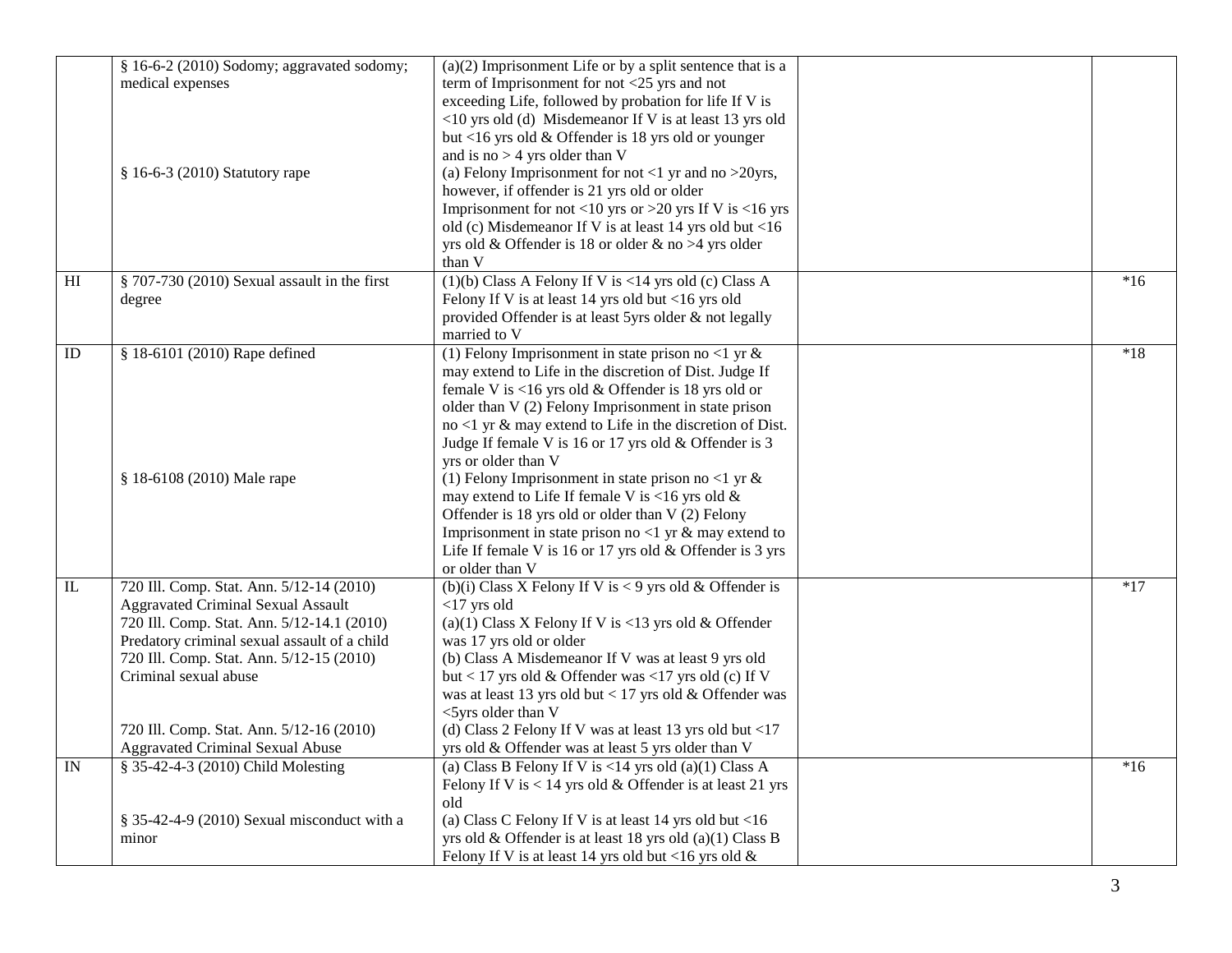|    |                                                           | Offender is at least 21 yrs old                                                                                                                     |                                                          |       |
|----|-----------------------------------------------------------|-----------------------------------------------------------------------------------------------------------------------------------------------------|----------------------------------------------------------|-------|
| IA | § 709.3 (2010) Sexual abuse in the second                 | (2) Class B Felony If V is $<$ 12 yrs old                                                                                                           |                                                          | $*16$ |
|    | degree<br>§ 709.4 (2010) Sexual abuse in the third degree | $(2)(b)$ Class C felony If V is 12 or 13 yrs old $(2)(c)(4)$<br>Class C felony If V is 14 or 15 yrs old & Offender is 4<br>or more yrs older than V |                                                          |       |
| KS | § 21-3502 (2009) Rape                                     | (a)(2) Severity level 1 Person Felony If V is $<$ 14 yrs                                                                                            |                                                          | $*16$ |
|    |                                                           | old (c) Off-Grid Person Felony If V is < 14 yrs old &                                                                                               |                                                          |       |
|    |                                                           | offender is 18 yrs old or $>$                                                                                                                       |                                                          |       |
|    | § 21-3504 (2009) Aggravated indecent liberties            | (a)(1) Severity level 3 Person Felony If V is $14$ or $>$ but                                                                                       |                                                          |       |
|    | with a child                                              | $<$ 16 yrs old                                                                                                                                      |                                                          |       |
| KY | $§ 510.040 (2010)$ Rape in the first degree               | $(1)(b)(2)$ Class A Felony If V is <12 yrs old                                                                                                      | Ky. Rev. Stat. Ann. § 510.020 (2010). Lack<br>of consent | 16    |
|    | $§$ 510.050 (2010) Rape in the second degree              | (1)(a) Class C Felony If V is < 14 yrs old & Offender is<br>18 yrs old or older                                                                     | (3) A person is deemed incapable of consent              |       |
|    | § 510.060 (2010) Rape in the third degree                 | (1)(b) Class D Felony If V is <16 yrs old $&$ Offender is                                                                                           | when he or she is:                                       |       |
|    |                                                           | 21 yrs old or older                                                                                                                                 | (a) Less than sixteen $(16)$ years old                   |       |
| LA | § 14:42 (2010) Aggravated rape                            | (A)(4) Capital Verdict: Death or Life at hard labor                                                                                                 |                                                          | $*17$ |
|    |                                                           | w/out benefit of parole, probation, or suspension of                                                                                                |                                                          |       |
|    |                                                           | sentence - No Capital Verdict: Life at hard labor w/out                                                                                             |                                                          |       |
|    |                                                           | benefit of parole, probation, or suspension of sentence                                                                                             |                                                          |       |
|    |                                                           | If V is $<$ 13 yrs old                                                                                                                              |                                                          |       |
|    | § 14:80 (2010) Felony carnal knowledge of a               | $(A)(1)$ Felony Fine not >\$5,000 or Imprisoned w/                                                                                                  |                                                          |       |
|    | juvenile                                                  | and/or w/out hard labor for not >10 yrs If V is 13 yrs                                                                                              |                                                          |       |
|    |                                                           | old or older but <17 yrs old & V is not the spouse &                                                                                                |                                                          |       |
|    |                                                           | age difference bwtn V & Offender is 4 yrs or older &<br>Offender is 17 yrs old or older                                                             |                                                          |       |
|    | § 14:80.1 (2010) Misdemeanor carnal                       | (A) Misdemeanor If V is 13 yrs old or older but <17                                                                                                 |                                                          |       |
|    | knowledge of a juvenile                                   | yrs old & Offender is 17 yrs old or older & not spouse                                                                                              |                                                          |       |
|    |                                                           | & Offender is $>2$ yrs but <4 yrs older than V                                                                                                      |                                                          |       |
| ME | Tit. 17-A, § 253 (2009) Gross sexual assault              | $(1)(B)$ Class A Crime If V is <14 yrs old & not spouse                                                                                             |                                                          | $*16$ |
|    |                                                           | $(1)(C)$ Class A Crime If V is <12 yrs old                                                                                                          |                                                          |       |
|    | Tit. 17-A, § 254 (2009) Sexual abuse of minors            | $(1)(A)$ Class D Crime If V is 14 or 15 yrs old &                                                                                                   |                                                          |       |
|    |                                                           | Offender is 5 yrs older than the V $(1)(A)(A-2)$ Class C                                                                                            |                                                          |       |
|    |                                                           | Crime If V is 14 or 15 yrs old & Offender is 10 yrs                                                                                                 |                                                          |       |
|    |                                                           | older than V                                                                                                                                        |                                                          |       |
| MD | $§$ 3-304 (2010) Rape in the second degree                | (a)(3) Felony Imprisonment not >20 yrs If V is <14 yrs                                                                                              |                                                          | $*16$ |
|    |                                                           | old & Offender is at least 4 yrs older than V                                                                                                       |                                                          |       |
|    | § 3-307 (2010) Sexual offense in the third<br>degree      | (a)(5) Felony Imprisonment not >10 yrs If V is 14 or<br>15 yrs old & Offender is at least 21 yrs old                                                |                                                          |       |
| MA | Ch. 265, § 22A (2010) Rape of Child                       | Life or for any terms of yrs If $V < 16$ yrs old                                                                                                    |                                                          | $*16$ |
| MI | § 750.520b (2010) Criminal sexual conduct in              | $(1)(a)$ Felony Imprisonment Life or any terms of yrs &                                                                                             |                                                          | $*16$ |
|    | the first degree; felony; consecutive terms               | lifetime electronic monitoring If V <13 yrs old $(2)(b)$                                                                                            |                                                          |       |
|    |                                                           | Imprisonment Life or any terms of yrs but not $>25$ yrs                                                                                             |                                                          |       |
|    |                                                           | If $V < 13$ yrs old & Offender is 17 yrs old or older                                                                                               |                                                          |       |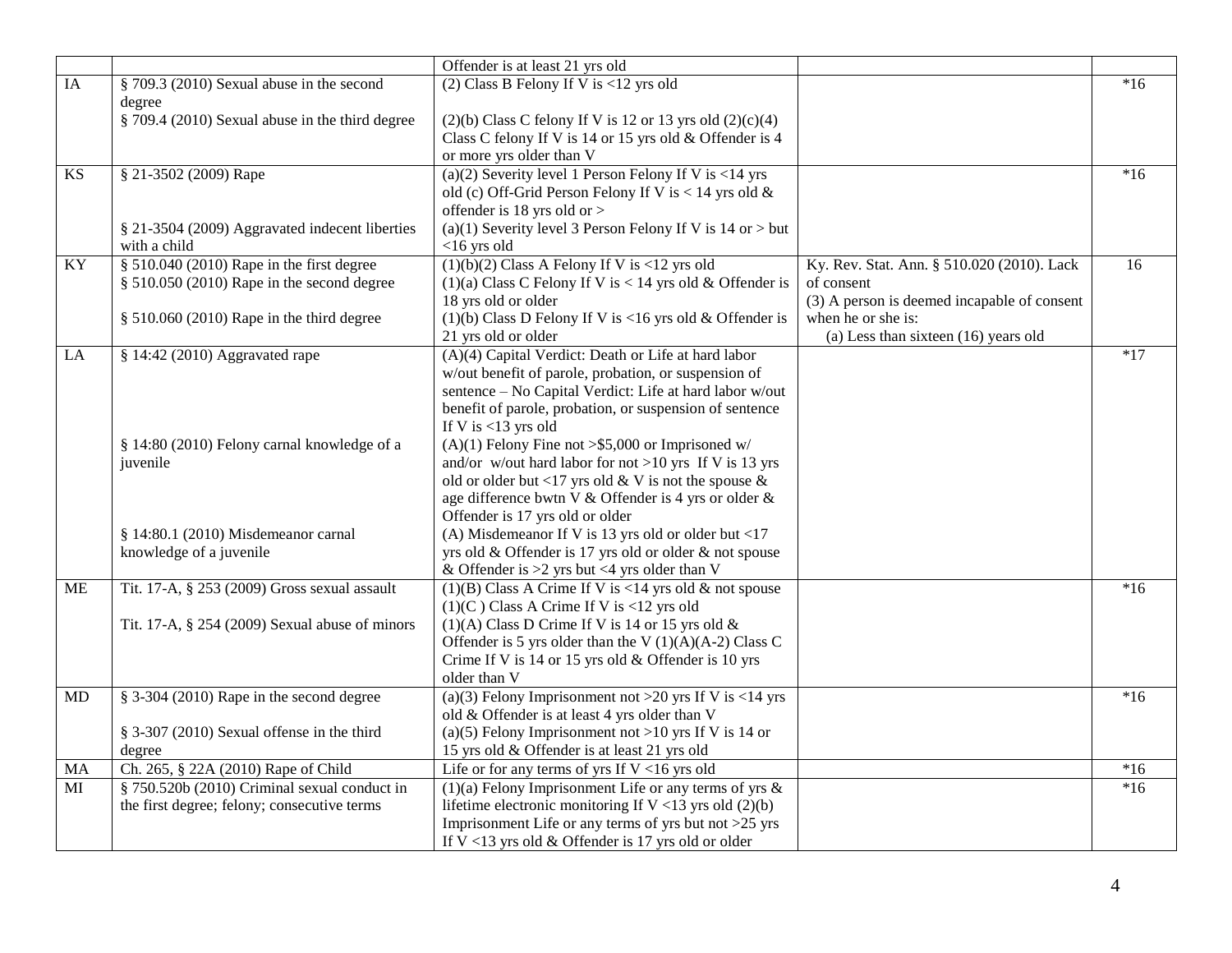|           | § 750.520d (2010) Criminal sexual conduct in    | $(1)(a)$ Felony Imprisonment for not >15 yrs If V is at                                                 |       |
|-----------|-------------------------------------------------|---------------------------------------------------------------------------------------------------------|-------|
|           | the third degree; felony.                       | least 13 yrs old but $< 16$ yrs old                                                                     |       |
| MN        | § 609.342 (2009) Criminal Sexual conduct in the | (subdivision 1)(a) Imprisonment for not >30 yrs $\&$ /or                                                |       |
|           | first Degree                                    | Fine $$40,000$ If V <13 yrs old & Offender is >36                                                       |       |
|           |                                                 | months older than V                                                                                     |       |
|           | § 609.343 (2009) Criminal Sexual conduct in the | (subdivision 1)(a) Imprisonment for not >25 yrs &/or                                                    |       |
|           | Second Degree                                   | Fine not > $$35,000$ If V <13 yrs old & Offender is > 36                                                |       |
|           |                                                 | months older than V                                                                                     |       |
|           | § 609.344 (2009) Criminal Sexual conduct in the | (subdivision 1)(b) Imprisonment for not >15 yrs $\&$ /or                                                |       |
|           | Third Degree                                    | Fine \$30,000 If V is at least 13 yrs old but <16 yrs $\&$                                              |       |
|           |                                                 | Offender is $>24$ months than V; Imprisonment for not                                                   |       |
|           |                                                 | $>$ 5 yrs If V is at least 13 yrs old but <16 yrs &                                                     |       |
|           |                                                 | Offender is no $>48$ months but $>24$ months than V                                                     |       |
| MS        | § 97-3-65 (2010) Statutory rape; enhanced       | $(1)(a)$ If V is <14 yrs old but <16 yrs old, 36 months                                                 | $*16$ |
|           | penalty for forcible sexual intercourse or      | younger than Offender & not spouse & Offender is 17                                                     |       |
|           | statutory rape by administering certain         | yrs old or older (1)(b) If V is >14 yrs old, 24 months or                                               |       |
|           | substances                                      | more younger than Offender & not spouse                                                                 |       |
|           |                                                 | - Under $(1)(a)$ or $(1)(b)$ If Offender is 13 yrs old or                                               |       |
|           |                                                 | older but <18 yrs old Imprisonment and Fine may be                                                      |       |
|           |                                                 | discretionary: (1)(a)(i) Imprisonment not >5 yrs &/or                                                   |       |
|           |                                                 | Fine \$5,000 (If Offender 18 yrs old or older but <21                                                   |       |
|           |                                                 | yrs old) OR Imprisonment of not >30 yrs $\&$ /or Fine                                                   |       |
|           |                                                 | \$10,000 (If Offender 21 yrs old or older) If V is at least                                             |       |
|           |                                                 | 14 yrs old but <16 yrs old, is 36 months or more                                                        |       |
|           |                                                 | younger than Offender & not spouse & Offender is 17                                                     |       |
|           |                                                 | yrs old or older $(1)(b)(i)$ Life or any term of yrs but not                                            |       |
|           |                                                 | <20 yrs If V is <14 yrs old, is 24 months or more                                                       |       |
|           |                                                 | younger than Offender & not spouse                                                                      |       |
| <b>MO</b> | § 566.030 (2010) Forcible rape and attempted    | $(2)(2)$ Felony Imprisonment Life w/out eligibility for                                                 | $*17$ |
|           | forcible rape, penalties - suspended sentences  | parole or probation until D has served not <30 yrs or D                                                 |       |
|           | not granted, when                               | has reached 75 yrs old & served at least 15 yrs of such                                                 |       |
|           |                                                 | sentence If V <12 yrs old                                                                               |       |
|           | § 566.032 (2010) Statutory rape and attempt to  | (1) Felony Imprisonment Life or a term of years not $<$ 5                                               |       |
|           | commit, first degree, penalties                 | yrs If V <14 yrs old                                                                                    |       |
|           | § 566.034 (2010) Statutory rape, second degree, | (1) Class C Felony If V is <17 yrs old & offender is 21                                                 |       |
|           | penalty                                         | yrs old or older                                                                                        |       |
|           | $§$ 566.060 (2010) Forcible sodomy, penalties - | $(2)(2)$ Life Imprisonment w/out eligibility for probation                                              |       |
|           | suspended sentence not granted, when            | or parole until D has served not <30 yrs or unless the D                                                |       |
|           |                                                 | has reached the age of 75 years and has served at least                                                 |       |
|           | § 566.062 (2010) Statutory sodomy and attempt   | fifteen years of such sentence If V is $\langle 12 \rangle$ yrs old                                     |       |
|           |                                                 | (1) Felony Life Imprisonment or a term not $<$ 5 yrs If V                                               |       |
|           | to commit, first degree, penalties              | is < 14 yrs old (2) Felony Life Imprisonment or a term                                                  |       |
|           | § 566.064 (2010) Statutory sodomy and attempt   | of yrs not $< 10$ yrs If V is $< 12$ yrs old<br>(1) Class C Felony If V is <17 yrs old & Offender is 21 |       |
|           | to commit, second degree, penalties             | yrs old or older                                                                                        |       |
|           |                                                 |                                                                                                         |       |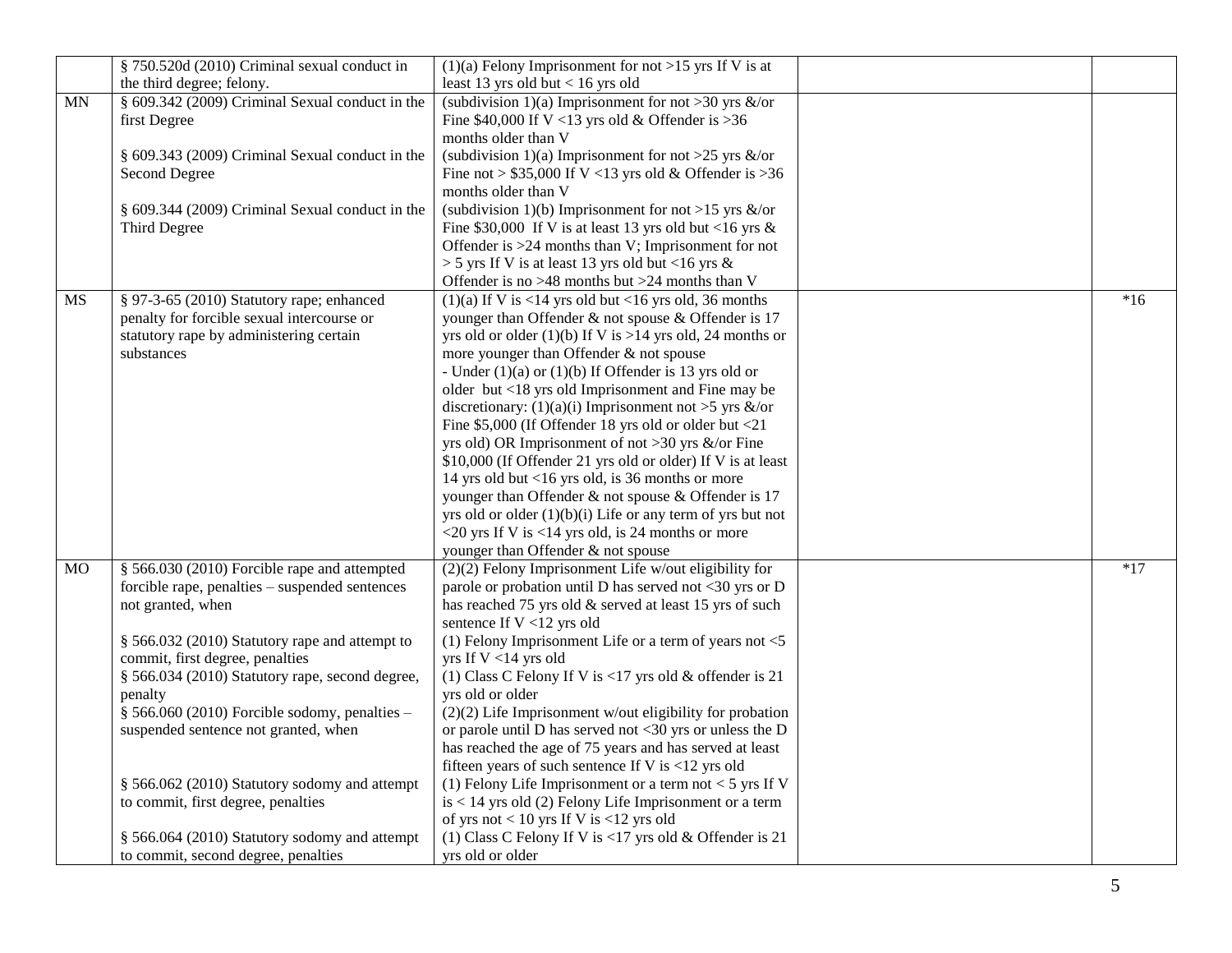| MT                       | § 45-5-503 (2010) Sexual intercourse without  | (1) Life imprisonment or no <2 yrs or >100 yrs &                     | Mont. Code Ann. § 45-5-501                          | $*16$ |
|--------------------------|-----------------------------------------------|----------------------------------------------------------------------|-----------------------------------------------------|-------|
|                          | consent                                       | maybe Fined not > \$50,000 If V is <16 yrs old                       | (2010). Definitions                                 |       |
|                          |                                               | $(3)(a)$ Life Imprisonment or for a terms of yrs not <4              | (ii) subject to subsections $(1)(b)$ and $(1)(c)$ , |       |
|                          |                                               | yrs or >100 yrs & may be Fined not > \$50,000 If the V               | the victim is incapable of consent because          |       |
|                          |                                               | is <16 yrs old $&$ Offender is 4 or more yrs older than V            | the victim is:                                      |       |
|                          |                                               | $(4)(a)$ Imprisonment for 100 yrs w/out parole until after           | (D) less than 16 years old;                         |       |
|                          |                                               | first 25 yrs & may be Fined not > $$50,000$ &                        |                                                     |       |
|                          |                                               | enroll/complete sexual offender treatment program If V               |                                                     |       |
|                          |                                               | was 12 yrs or younger & Offender was 18 yrs of age                   |                                                     |       |
|                          |                                               | or older                                                             |                                                     |       |
| NE                       | § 28-319 (2010) Sexual assault; first degree; | (1) Class II Felony If the V is at least 12 yrs old but              |                                                     | $*16$ |
|                          | penalty                                       | <16 yrs old & Offender is 19 yrs old or older                        |                                                     |       |
|                          | § 28-319.01 (2010) Sexual assault of a child; | $(1)(a)$ Class IB Felony w/ mandatory sentence of 15 yrs             |                                                     |       |
|                          | first degree; penalty                         | If V is $<$ 12 yrs & Offender is at least 19 yrs old or              |                                                     |       |
|                          |                                               | older (1)(b) If V is at least 12 yrs old but <16 yrs old $\&$        |                                                     |       |
|                          |                                               | Offender is 25 yrs old or older                                      |                                                     |       |
| $\ensuremath{\text{NV}}$ | § 200.366 (2009) Sexual assault: Definition;  | (3)(b) Category A Felony Imprisonment Life w/                        |                                                     | $*16$ |
|                          | penalties                                     | possibility of parole after 25 yrs If V is <16 yrs old               |                                                     |       |
|                          |                                               | $(3)(c)$ Class A Felony Imprisonment Life w/possibility              |                                                     |       |
|                          |                                               | of parole after 35 yrs If V is $<$ 14 yrs old                        |                                                     |       |
|                          | § 200.368 (2009) Statutory sexual seduction:  | (1) Category C Felony If V is <16 yrs old & Offender                 |                                                     |       |
|                          | penalties                                     | 21 yrs old or older (2) Gross Misdemeanor If V is $<$ 16             |                                                     |       |
|                          |                                               | yrs old & Offender is <21 yrs old but 18 yrs old or                  |                                                     |       |
|                          |                                               | older                                                                |                                                     |       |
| NH                       | § 632-A:2 (2010) Aggravated Felonious Sexual  | $(1)(1)$ Felony If V is <13 yrs old                                  |                                                     | $*16$ |
|                          | Assault                                       |                                                                      |                                                     |       |
|                          | § 632-A:3 (2010) Felonious Sexual Assault     | (A)(II) Class B Felony If V is 13 yrs old or older but               |                                                     |       |
|                          |                                               | <16 yrs old & Offender is 4 yrs or older than V                      |                                                     |       |
|                          | § 632-A:4 (2010) Sexual Assault               | (I)(c) Misdemeanor If V is 13 yrs old or older but <16               |                                                     |       |
|                          |                                               | yrs old & the age difference between the Offender and                |                                                     |       |
|                          |                                               | V is 4 yrs or less                                                   |                                                     |       |
| NJ                       | § 2C:14-2 (2010) Sexual Assault               | (a)(1) First Degree Aggravated Sexual Assault If V is                |                                                     | $*16$ |
|                          |                                               | $<$ 13 yrs old (c)(4) Second Degree If V is at least 13 yrs          |                                                     |       |
|                          |                                               | old but <16 yrs old & Offender is at least 4 yrs older               |                                                     |       |
|                          |                                               | than V                                                               |                                                     |       |
| <b>NM</b>                | § 30-9-11 (2010) Criminal sexual penetration  | (D) First Degree Felony If the V is $\langle 13 \rangle$ yrs old (G) |                                                     | $*17$ |
|                          |                                               | Fourth Degree Felony If V 13-16 yrs old & Offender is                |                                                     |       |
|                          |                                               | at least 18 yrs old & at least 4 yrs older than the V $\&$           |                                                     |       |
|                          |                                               | not spouse                                                           |                                                     |       |
| <b>NY</b>                | § 130.25 Rape in the third degree             | (2) Class E Felony If the V is <17 yrs old $&$ Offender              | N.Y. PENAL Law 130.05 (2010). Sex                   | 17    |
|                          |                                               | is 21 yrs old or older                                               | offenses; lack of consent                           |       |
|                          | § 130.30 Rape in the second degree            | (1) Class D Felony If the V is <15 yrs old & Offender                | 3. A person is deemed incapable of consent          |       |
|                          |                                               | is 18 yrs old or older                                               | when he or she is:                                  |       |
|                          | § 130.35 Rape in the first degree             | (3) Class B Felony If V is $<$ 11 yrs old (4) Class B                | (a) less than seventeen years old;                  |       |
|                          |                                               | Felony If V is <13 yrs old & Offender is 18 yrs old or               |                                                     |       |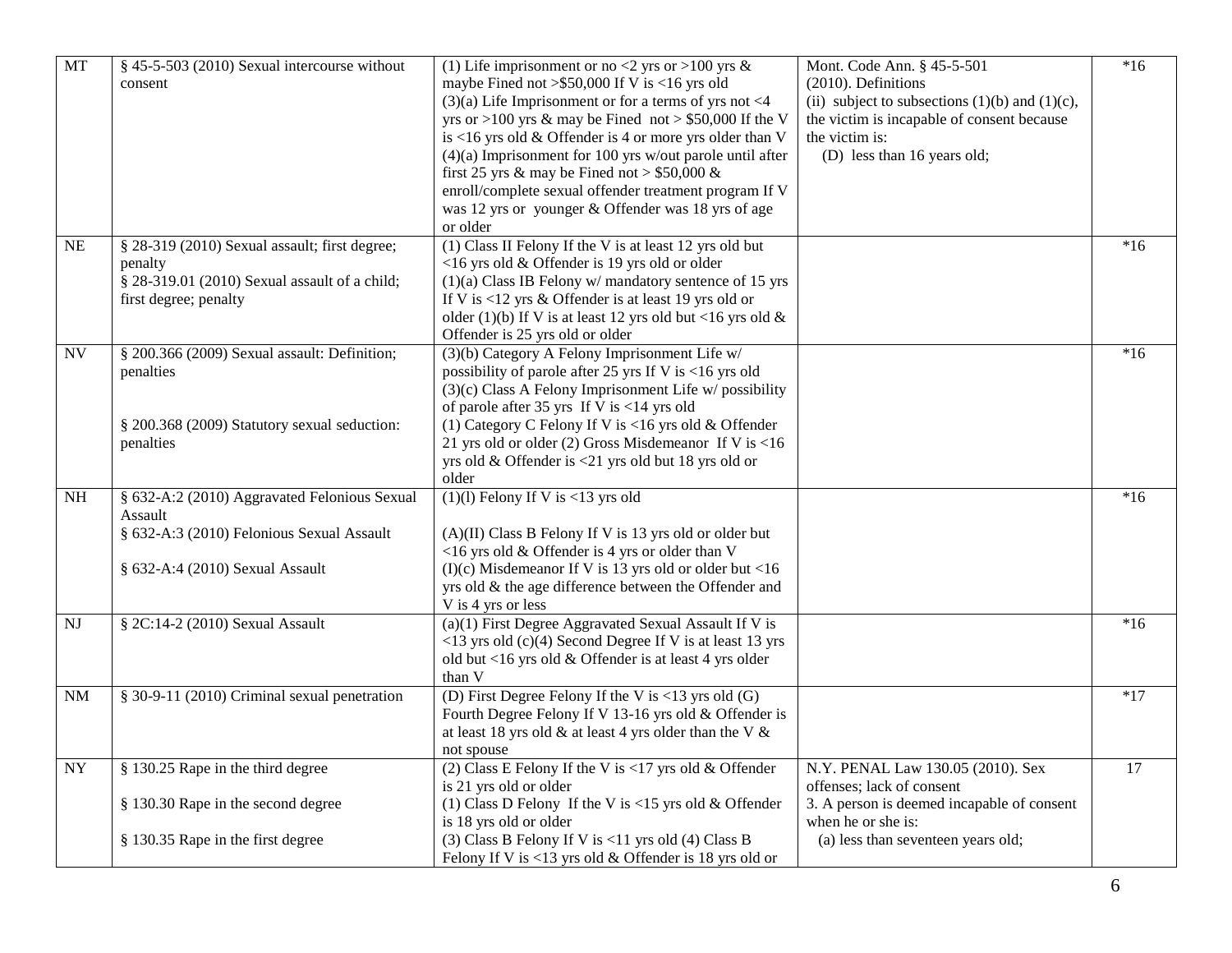|           |                                                                                                      | older                                                                                                                                                                                                                                                                                                                       |                                                                                                                                                                                                                                                                                                                                                              |       |
|-----------|------------------------------------------------------------------------------------------------------|-----------------------------------------------------------------------------------------------------------------------------------------------------------------------------------------------------------------------------------------------------------------------------------------------------------------------------|--------------------------------------------------------------------------------------------------------------------------------------------------------------------------------------------------------------------------------------------------------------------------------------------------------------------------------------------------------------|-------|
| NC        | § 14-27.2 (2010) First-degree rape<br>§ 14-27.2A (2010) Rape of a child; adult<br>offender           | (a)(1) Class B1 Felony If V is <13 yrs old & Offender<br>is at least 12 yrs old $\&$ is at least 4 yrs older than V<br>(a) Class B1 Felony If V is $< 13$ yrs old & Offender is<br>at least 18 yrs old                                                                                                                      |                                                                                                                                                                                                                                                                                                                                                              | $*16$ |
|           | § 14-27.7A (2010) Statutory rape or sexual<br>offense of person who is 13, 14, or 15 years old       | (a) Class B1 Felony If V is 13, 14, or 15 yrs old $\&$<br>Offender is at least 6 yrs older than $V$ & not spouse (b)<br>Class C Felony If V is 13, 14, or 15 yrs old & Offender<br>is >4 yrs older than V but < 6 yrs older than V $\&$ not<br>spouse                                                                       |                                                                                                                                                                                                                                                                                                                                                              |       |
|           | § 14-27.4 (2010) First-degree sexual offense                                                         | (a)(1) Class B1 Felony If V is <13 yrs old & Offender<br>is at least 12 yrs old and is at least 4 yrs older than V                                                                                                                                                                                                          |                                                                                                                                                                                                                                                                                                                                                              |       |
|           | § 14-27.4A (2010) Sexual offense                                                                     | (a) Class B1 Felony If V is <13 yrs old $&$ Offender is<br>at least 18 yrs old                                                                                                                                                                                                                                              |                                                                                                                                                                                                                                                                                                                                                              |       |
| ND        | § 12.1-20-03 (2010) Gross sexual imposition-<br>Penalty                                              | $(1)$ (d) Class A Felony If V is <15 yrs old (3) Class AA<br>Felony If V is $< 15$ yrs old & Offender is at least 22 yrs<br>old                                                                                                                                                                                             |                                                                                                                                                                                                                                                                                                                                                              | $*18$ |
|           | § 12.1-20-07 (2010) Sexual assault                                                                   | $(1)(f)$ Class C Felony If V is 15 yrs old or older &<br>Offender is an adult (2) Class C Felony If V is <15 yrs<br>old & Offender is at least 22 yrs old or older (2) Class<br>A Misdemeanor If V is $<$ 15 yrs old & Offender is at<br>least 18 yrs old but not 22 yrs old or older                                       |                                                                                                                                                                                                                                                                                                                                                              |       |
| OH        | § 2907.02 (2010) Rape                                                                                | $(A)(1)(b)$ Felony of the First Degree If V is <13 yrs old<br>(B) If V is <10 yrs old & Offender <16 yrs old &<br>Offender has never committed a violation in the same<br>division the ct. shall not sentence Offender to a prison<br>term or Life                                                                          |                                                                                                                                                                                                                                                                                                                                                              | $*16$ |
|           | § 2907.04 (2010) Unlawful sexual conduct with<br>minor                                               | (A) Felony of the Fourth Degree If V is 13 yrs old or<br>older but <16 yrs old & Offender is 18 yrs old or older<br>& not spouse $(B)(2)$ Misdemeanor of the First Degree<br>If Offender is $\langle 4 \rangle$ yrs older than the minor (B)(3)<br>Felony of the Third Degree If Offender is 10 or more<br>yrs older than V |                                                                                                                                                                                                                                                                                                                                                              |       |
| OK        | Tit. 21, § 1111 (2010) Rape defined<br>Tit. 21, § 1114 (2010) Rape in first degree-<br>Second degree | $(A)(1)$ Second Degree If V is <16 yrs old<br>(A)(1) First Degree If V is <14 yrs old & Offender is<br>$>18$ yrs old                                                                                                                                                                                                        | Tit. 21, § 1112 (2010) Age limitations on<br>conviction for rape<br>No person can be convicted of rape or rape<br>by instrumentation on account of an act of<br>sexual intercourse with anyone over the age<br>of fourteen (14) years, with his or her<br>consent, unless such person was over the<br>age of eighteen (18) years at the time of<br>such act. | $*16$ |
| <b>OR</b> | § 163.355 (2010) Rape in the third degree<br>$§$ 163.365 (2010) Rape in the second degree            | (1) Class C Felony If the V is $<$ 16 yrs old<br>(1) Class B Felony If the V is $< 14$ yrs old                                                                                                                                                                                                                              | Or. Rev. Stat. § 163.315 (2010). Incapacity<br>to consent; effect of lack of resistance                                                                                                                                                                                                                                                                      | 18    |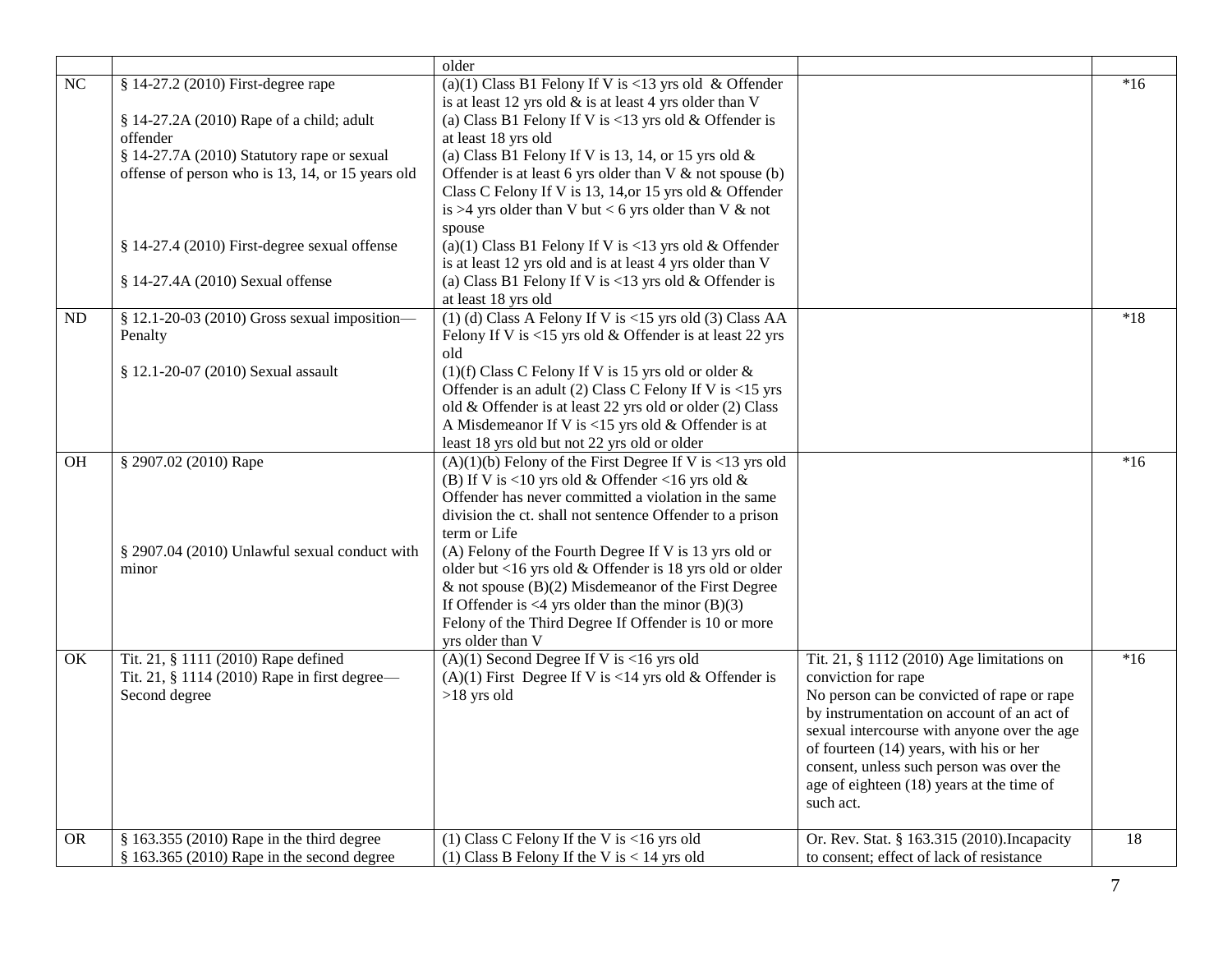|                  | § 163.375 (2010) Rape in the first degree       | $(1)(b)$ Class A Felony If the V is <12 yrs old                | (1) A person is considered incapable of      |       |
|------------------|-------------------------------------------------|----------------------------------------------------------------|----------------------------------------------|-------|
|                  | $§$ 163.435 (2010) Contributing to the sexual   | (1)(a) Class A Misdemeanor If V is <18 yrs old $\&$            | consenting to a sexual act if the person is: |       |
|                  | delinquency of a minor                          | offender is 18 or older & male, (1)(b) Class A                 | (a) Under 18 years of age;                   |       |
|                  |                                                 | Misdemeanor If V is <18 yrs old $&$ offender is 18 or          |                                              |       |
|                  |                                                 | older & female (c) Class A Misdemeanor If V is $<$ 18          |                                              |       |
|                  |                                                 | yrs old                                                        |                                              |       |
|                  | § 163.445 (2010) Sexual misconduct              | (1) Class C Misdemeanor If V is unmarried $<18$ yrs            |                                              |       |
|                  |                                                 | old                                                            |                                              |       |
| PA               | 18 Pa. Cons. Stat. Ann. § 3121 (2010) Rape      | (c) First Degree Felony Imprisonment of no $>40$ yrs If        |                                              | $*16$ |
|                  |                                                 | V is < 13 yrs old (d) First Degree Felony Imprisonment         |                                              |       |
|                  |                                                 | up to Life If V is $<$ 13 yrs old & serious bodily injury      |                                              |       |
|                  | 18 Pa. Cons. Stat. Ann. § 3122.1 (2010)         | Second Degree Felony If V is <16 yrs & Offender is 4           |                                              |       |
|                  | Statutory sexual assault                        | or more yrs older than V & not married to V                    |                                              |       |
| RI               | $§$ 11-37-6 (2010) Third degree sexual assault  | Imprisonment for not >5 yrs If V is >14 yrs old but <16        |                                              | $*16$ |
|                  |                                                 | yrs old & Offender is >18 yrs old                              |                                              |       |
|                  | § 11-37-8.1 (2010) First degree child           | Imprisonment for not <25 yrs and may be Imprisoned             |                                              |       |
|                  | molestation sexual assault                      | for Life If V is $<$ 14 yrs old                                |                                              |       |
| SC               | § 16-3-655 (2009) Criminal sexual conduct with  | $(A)(1)$ Felony First Degree Imprisoned mandatory min.         |                                              | $*16$ |
|                  | a minor; aggravating and mitigating             | of 25 yrs If V<11 yrs old, (B)(1) Felony Second                |                                              |       |
|                  | circumstances; penalties; repeat offenders      | Degree Imprisoned for no $>20$ yrs If V is 14 yrs old or       |                                              |       |
|                  |                                                 | less but who is at least 11 yrs old                            |                                              |       |
| <b>SD</b>        | § 22-22-1 (2010) Rape-Penalty                   | (1) Class C Felony Imprisonment of 15 yrs If V is $<$ 13       |                                              | $*16$ |
|                  |                                                 | yrs old $(5)$ Class 3 Felony If V is <13 yrs old but <16       |                                              |       |
|                  |                                                 | yrs old & Offender is at least 3 yrs older than V              |                                              |       |
| <b>TN</b>        | § 39-13-506 (2010) Statutory rape               | (a) Mitigated statutory rape Class E Felony If V is at         |                                              | $*18$ |
|                  |                                                 | least 15 yrs old but <18 yrs old & Offender is at least 4      |                                              |       |
|                  |                                                 | yr but not > 5 yrs older than V (b)(1) Statutory rape If       |                                              |       |
|                  |                                                 | V is at least 13 yrs old but <15 yrs old & Offender is at      |                                              |       |
|                  |                                                 | least 5 yrs but <10 yrs older than V (b)(2) Statutory          |                                              |       |
|                  |                                                 | Rape Class E Felony If V is at least 15 yrs old but <18        |                                              |       |
|                  |                                                 | yrs old & Offender is $>5$ yrs but <10 yrs older than V        |                                              |       |
|                  |                                                 | (c) Aggravated statutory rape Class D Felony If V is at        |                                              |       |
|                  |                                                 | least 13 yrs old but <18 yrs old & Offender is at least        |                                              |       |
|                  |                                                 | 10 yrs older than V                                            |                                              |       |
|                  | § 39-13-522 (2010) Rape of a child              | (a) Class A Felony Imprisonment min. period of 25 yrs          |                                              |       |
|                  |                                                 | If V is $>$ 3 yrs of age but <13 yrs old                       |                                              |       |
|                  | § 39-13-531 (2010) Aggravated rape of a child   | (a) Class A Felony & shall be sentenced within Range           |                                              |       |
|                  |                                                 | III, as set forth in title 40, chapter 35 If V is 3 yrs old or |                                              |       |
|                  |                                                 | less.                                                          |                                              |       |
| ${\rm T}{\rm X}$ | § 22.011 (2010) Sexual Assault                  | $(2)(A)$ Second Degree Felony If V is < 17 yrs old             |                                              | $*17$ |
|                  | § 22.021 (2010) Aggravated Sexual Assault       | $(2)(B)$ First Degree Felony If the V is <14 yrs old, Min.     |                                              |       |
|                  |                                                 | term of Imprisonment increased to 25 yrs If V is $<6$ yrs      |                                              |       |
|                  |                                                 | old                                                            |                                              |       |
| UT               | § 76-5-401 (2010) Unlawful sexual activity with | $(2)(a)$ Third Degree Felony If V is at least 14 yrs old       |                                              | $*18$ |
|                  | a minor - Elements - Penalties - Evidence of    | but <16 yrs old (3) Class B Misdemeanor If Offender is         |                                              |       |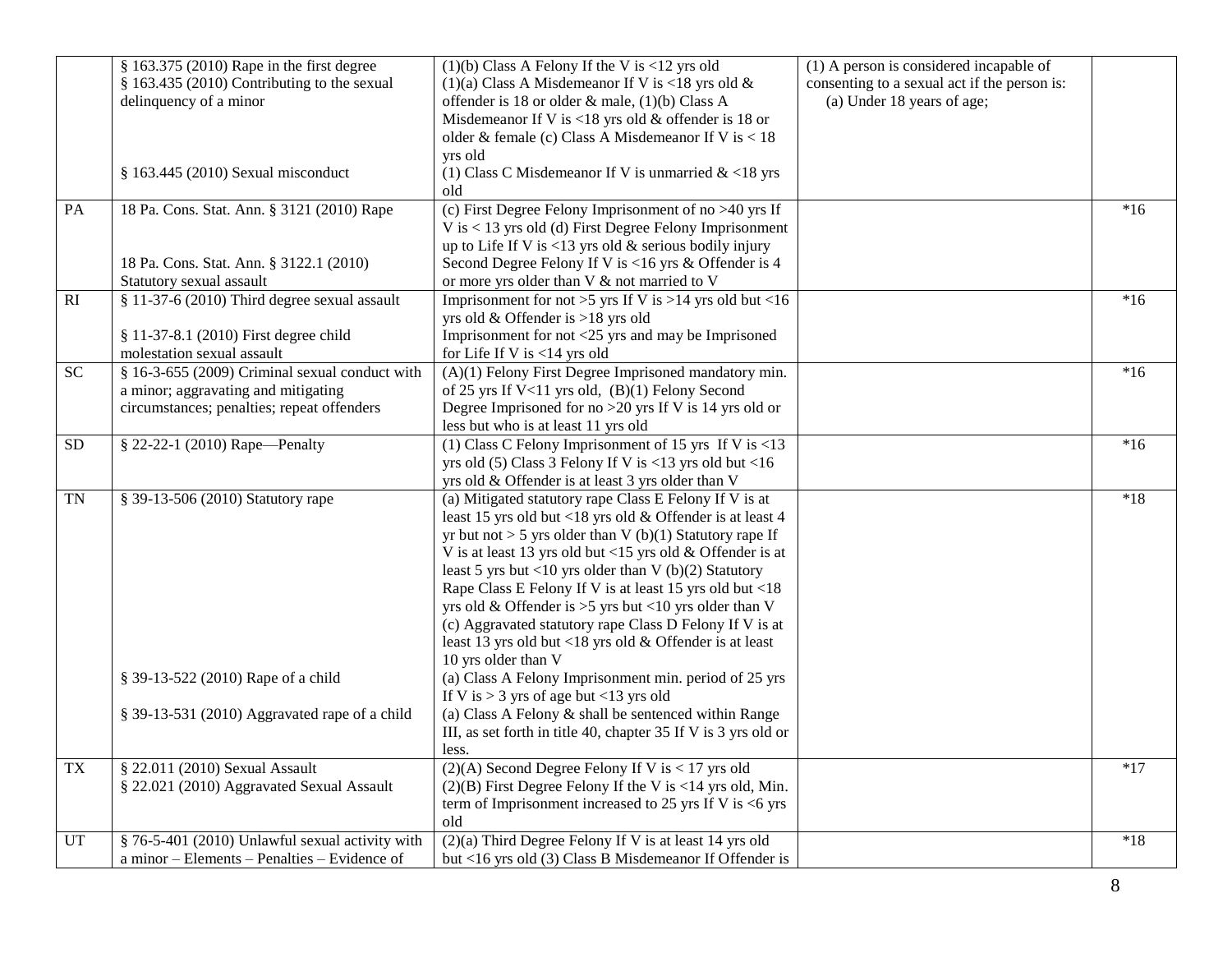|           | age raised by defendant                           | $\leq$ 4 yrs older than minor who is 14 yrs old but $\leq$ 16 yrs                               |                                       |       |
|-----------|---------------------------------------------------|-------------------------------------------------------------------------------------------------|---------------------------------------|-------|
|           |                                                   | old (c) Third Degree Felony If V is 14 yrs old but <16                                          |                                       |       |
|           |                                                   | yrs old                                                                                         |                                       |       |
|           | § 76-5-401.2 (2010) Unlawful sexual conduct       | $(2)(a)$ Third Degree of Felony If V is 16 yrs old or                                           |                                       |       |
|           | with a 16 or 17 year old                          | older but <18 yrs old & Offender is 10 or more yrs                                              |                                       |       |
|           |                                                   | older                                                                                           |                                       |       |
|           | § 76-5-402.1 (2010) Rape of a Child               | (1) First Degree Felony Imprisonment not $<$ 25 yrs If V                                        |                                       |       |
|           |                                                   | is $<$ 14 yrs old                                                                               |                                       |       |
|           | § 76-5-403.1 (2010) Sodomy on a child             | (1) First Degree Felony Imprisonment not <25 yrs If V                                           |                                       |       |
|           |                                                   | is $<$ 14 yrs old                                                                               |                                       |       |
| <b>VT</b> | Tit. 13, § 3252 (2010) Sexual assault             | (c) Imprisonment not >20 yrs If V is <16 yrs old except                                         |                                       | $*16$ |
|           |                                                   | where Offender is <19 yrs old $&$ V is at least 15 yrs old                                      |                                       |       |
|           |                                                   | & act is consensual                                                                             |                                       |       |
|           | Tit. 13, § 3253 (2010) Aggravated sexual assault  | (a)(8) Imprisonment not <10 yrs & max. term of life,                                            |                                       |       |
|           |                                                   | may be Fined not > \$50,000 If V is <13 yrs old &                                               |                                       |       |
|           |                                                   | Offender is at least 18 yrs old                                                                 |                                       |       |
| <b>VA</b> | § 18.2-61 (2010) Rape                             | (A)(iii) Felony Imprisonment for Life or any term not                                           |                                       | $*18$ |
|           |                                                   | $<$ 5 yrs If V is $<$ 13 yrs old (B) In addition to any active                                  |                                       |       |
|           | § 18.2-63 (2010) Carnal knowledge of child        | sentence, a suspended sentence of no <40 yrs If                                                 |                                       |       |
|           | between thirteen and fifteen years of age         | Offender is $>3$ yrs older than V                                                               |                                       |       |
|           |                                                   | (A) Class 4 Felony If V is 13 yrs old or older but <15                                          |                                       |       |
|           |                                                   | yrs old (B) Class 6 Felony If V is 13 yrs old or older                                          |                                       |       |
|           |                                                   | but <15 yrs old $&$ Offender is 3 yrs or more older than                                        |                                       |       |
|           |                                                   | V; Class 4 Misdemeanor If V is $<$ 3 yrs the Offenders                                          |                                       |       |
|           |                                                   | junior                                                                                          |                                       |       |
|           | 18.2-67.1 (2010) Forcible sodomy                  | $(A)(1)$ Felony Imprisonment Life or any term not <5                                            |                                       |       |
|           |                                                   | yrs If V is <13 yrs old                                                                         |                                       |       |
|           | § 18.2-371 (2010) Causing or encouraging acts     | Class 1 Misdemeanor If V is 15 yrs old or older &                                               |                                       |       |
|           | rendering children delinquent, abused, etc.;      | Offender is 18 yrs old or older                                                                 |                                       |       |
|           | penalty; abandoned                                |                                                                                                 |                                       |       |
| <b>WA</b> | $§$ 9A.44.073 (2010) Rape of a child in the first | (1) Class A Felony If V is <12 yrs old $\&$ not married to                                      |                                       | $*16$ |
|           | degree                                            | the Offender & Offender is at least 24 moths older than                                         |                                       |       |
|           |                                                   | V                                                                                               |                                       |       |
|           | § 9A.44.076 (2010) Rape of a child in the         | (1) Class A Felony If V is at least 12 yrs old but $<$ 14                                       |                                       |       |
|           | second degree                                     | yrs old & not married to Offender & Offender is at                                              |                                       |       |
|           |                                                   | least 36 months older than V                                                                    |                                       |       |
|           | § 9A.44.079 (2010) Rape of a child in the third   | (1) Class C Felony If V is at least 14 yrs old but <16                                          |                                       |       |
|           | degree                                            | yrs old & not married to the Offender & Offender is at                                          |                                       |       |
|           |                                                   | least 48 months older than V                                                                    |                                       |       |
| <b>WV</b> | $§ 61-8B-3 (2010)$ Sexual assault in the first    | (a)(2) Felony Imprisonment not <15 yrs nor >35 yrs or                                           | W. Va. Code § 61-8B-2 (2010). Lack of | 16    |
|           | degree                                            | Imprisonment not <15 yrs nor >35 & Fined not                                                    | consent                               |       |
|           |                                                   | $\langle $1,000 \text{ but no } $10,000 \text{ If V is } < 12 \text{ yrs old } \& \text{ not }$ | (c) A person is deemed incapable of   |       |
|           |                                                   | married to Offender & Offender is 14 yrs old or older                                           | consent when such person is:          |       |
|           |                                                   | (c) Imprisonment state correctional facility for not $<$ 15                                     | (1) Less than sixteen years old;      |       |
|           |                                                   | yrs but no >100 yrs & Fine not <\$5,000 but no                                                  |                                       |       |